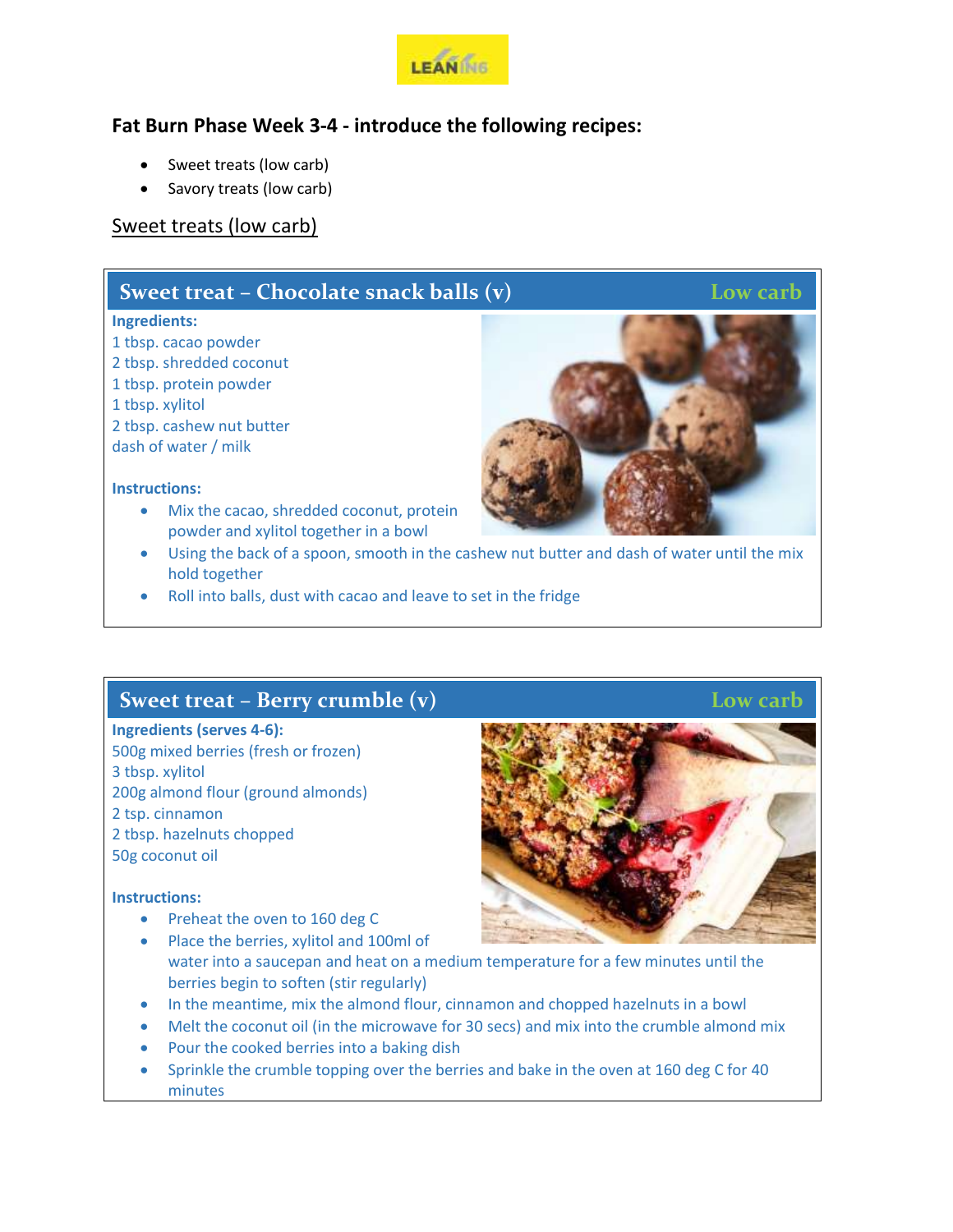

*Tip – great as a snack or for breakfast with a dollop of Greek yoghurt*

## **Sweet treat** – **Matcha latte (v)** Low carb

#### **Ingredients:**

300ml cashew nut milk ½ tsp. matcha powder 2 tsp. xylitol 1 tbsp. cashew nut butter

#### **Instructions:**

- Heat the cashew nut milk in a microwave for 2 minutes
- Blend all ingredients in a blender until smooth

## Savory treats (low carb)

|              | Savory treat – Seed crackers $(v)$ |
|--------------|------------------------------------|
| Ingredients: |                                    |
|              |                                    |

160g chia seeds 75g flax / linseeds 140g sesame seeds 140g sunflower seed 140g pumpkin seeds 150g almonds 1 egg 1 tsp. salt

#### **Instructions:**

- Put the chia and flaxseeds in 500ml cold water for 15 minutes, so they form a slightly slimy substance
- Coarsely chop (or crush in pestle and mortar) pumpkin seeds, sunflower seeds and almonds into a mix of various sizes - fairly large pieces, flakes and finely enough to form a flour-like consistency
- Add all the ingredients together and stir well
- Spread the mix onto a piece of baking paper in a thin layer, using a spatula to make it flat
- Cut it carefully into rectangle shapes
- Bake in the oven at 160 degrees for about an hour, until golden and crispy
- *Tip – Make a big batch and keep in an airtight container in the fridge to keep fresh. Goes well with cream cheese and fresh chive topping*



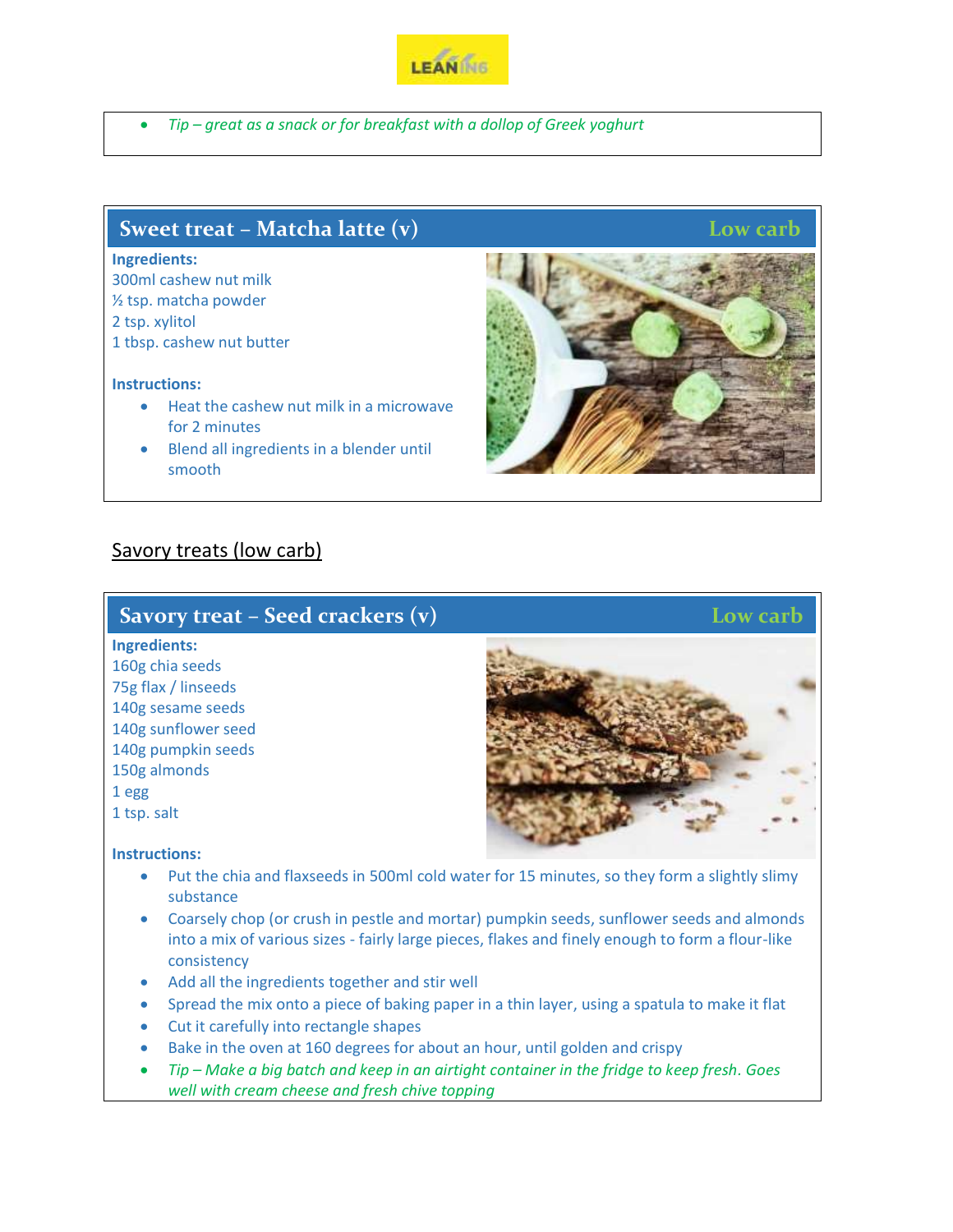

## **Savory treat** – **Poppadoms & guacamole (v)** Low carb

#### **Ingredients:**

- 2 poppadoms (buy non-cooked)
- 1 avocado
- 1 tomato
- ½ tsp dried chillies

#### **Instructions:**

- Heat each poppadom for 1 minute in the microwave
- In the meantime, mash the avocado with a fork
- Finely chop the tomato and add to the avocado dip
- Add the dried chillies to the avocado dip and stir well
- Dip the poppadoms in the guacamole for a savory crunchy snack

## **Savory treat** – **Cheesy kale chips (v)** Low carb

#### **Ingredients:**

 g kale leaves cup cashew nuts tbsp. nutritional yeast flakes juice of 1/2 lemon tbsp. water tsp. salt tsp. garlic powder optional

#### **Instructions:**

- Preheat the oven to 150 deg C
- Tear kale leaves torn into large pieces with hard stems removed
- Wash the kale thoroughly and dry completely, using a couple of paper towels
- In a food processor, blend together all the ingredients (except the kale) to create a thick sauce
- In a large bowl, cover the kale with the cashew mixture, massaging the sauce into the kale with your hands. Ensure each piece of kale is well coated
- Divide the kale between 2 or 3 baking trays (depending on their size) and spread out in an even layer - make sure they don't overlap to ensure crispiness
- Bake for 15 minutes, then remove from oven and toss the chips to ensure even baking. Put back in the oven for a further 5 - 10 minutes (or until they are crispy and lightly golden brown). Watch them carefully to ensure they don't burn
- Once cooled, eat straight away or store in an airtight container for 2 3 day